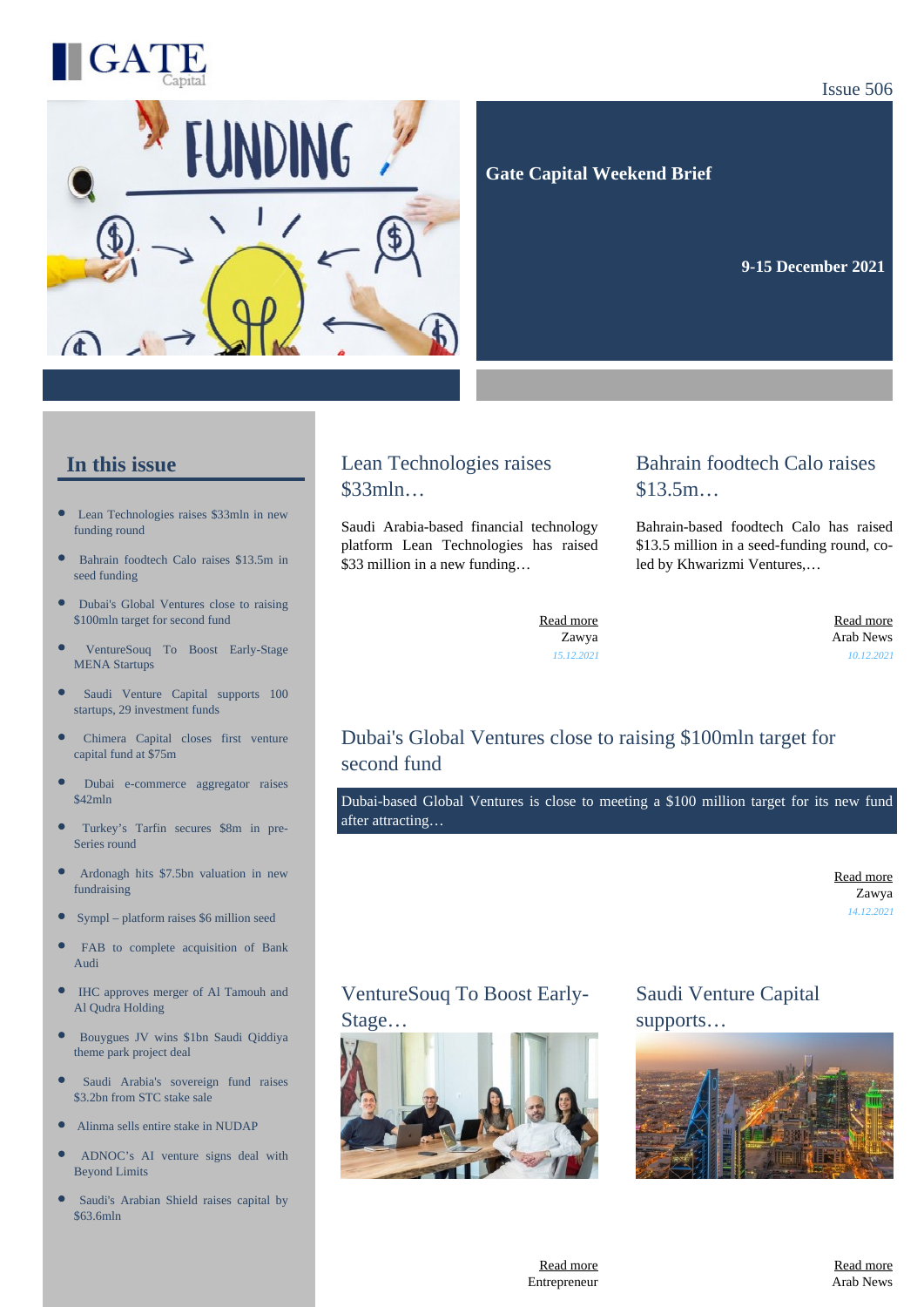## Chimera Capital closes first venture capital…

 Chimera Capital has closed its first venture capital fund at \$75 million. The Abu Dhabi Global Market-regulated fund manager, a wholly-owned subsidiary of Abu Dhabibased Chimera Investment LLC, is backed by a number of regional and global limited partners, including Mubadala Investment Company.

> [Read more](https://gatecapital.net/back_office/newsletters/tracking/5493/647) Arabian Business *13.12.2021*

## Ardonagh hits \$7.5bn valuation in new fundraising

 Institutional investors including the Abu Dhabi Investment Authority have backed UK insurance broking group Ardonagh in a new round of fundraising that values the company at \$7.5bn.

# Dubai e-commerce aggregator raises \$42mln

 Dubai-based e-commerce aggregator Opontia has raised \$42 million in a new funding round and is looking to expand its market share over the coming months.

## Turkey's Tarfin secures \$8m in pre-Series…

 Turkey-based agritech startup Tarfin has raised \$8 million in its latest pre-series B round, MAGNiTT reported.

 [Read more](https://gatecapital.net/back_office/newsletters/tracking/5497/647) Zawya *09.12.2021*

 [Read more](https://gatecapital.net/back_office/newsletters/tracking/5487/647) Arab News *13.12.2021*

#### Sympl – platform raises \$6 million seed

 Sympl, the first 'Save Your Money Pay Later' platform in Egypt, announces it raised \$6 million following its soft launch last month. The funding round was led by Beco Capital along with A15, and Global Ventures, three of the top-tier Venture Capital firms in the region.

#### FAB to complete acquisition of Bank Audi

 First Abu Dhabi Bank – Egypt (FAB), in collaboration with the Central Bank of Egypt (CBE), will complete the acquisition of Bank Audi – Egypt, Mohamed Fayed, CEO of FAB, said.

 [Read more](https://gatecapital.net/back_office/newsletters/tracking/5502/647) Financial Times *15.12.2021*

 [Read more](https://gatecapital.net/back_office/newsletters/tracking/5485/647) Mena Bytes *12.12.2021*

 [Read more](https://gatecapital.net/back_office/newsletters/tracking/5503/647) Zawya *12.12.2021*

## IHC approves merger of Al Tamouh and Al…

 International Holding Co. or IHC, an Abu Dhabi–based conglomerate, has approved the merger of its subsidiary, Al Tamouh Investments with investment holding company, Al Qudra Holding.

## Bouygues JV wins \$1bn Saudi Qiddiya theme…

 Saudi-based Qiddiya Investment Company (QIC) has awarded a SR3.75-billion (\$998.6 million) contract to a joint venture of French building and civil engineering projects pioneer Bouygues Batiment International (BBI) and Saudi Almabani General Contractors, for the construction of its Six Flags theme park.

#### Saudi Arabia's sovereign fund raises \$3.2bn…

 Saudi Arabia's Public Investment Fund raised \$3.2 billion from its 6 per cent stake sale in Saudi Telecom Company, the country's largest mobile operator, through a secondary share offering.

 [Read more](https://gatecapital.net/back_office/newsletters/tracking/5484/647) Zawya *13.12.2021*

 [Read more](https://gatecapital.net/back_office/newsletters/tracking/5483/647) Trade Arabia *13.12.2021*

 [Read more](https://gatecapital.net/back_office/newsletters/tracking/5492/647) The National *15.12.2021*